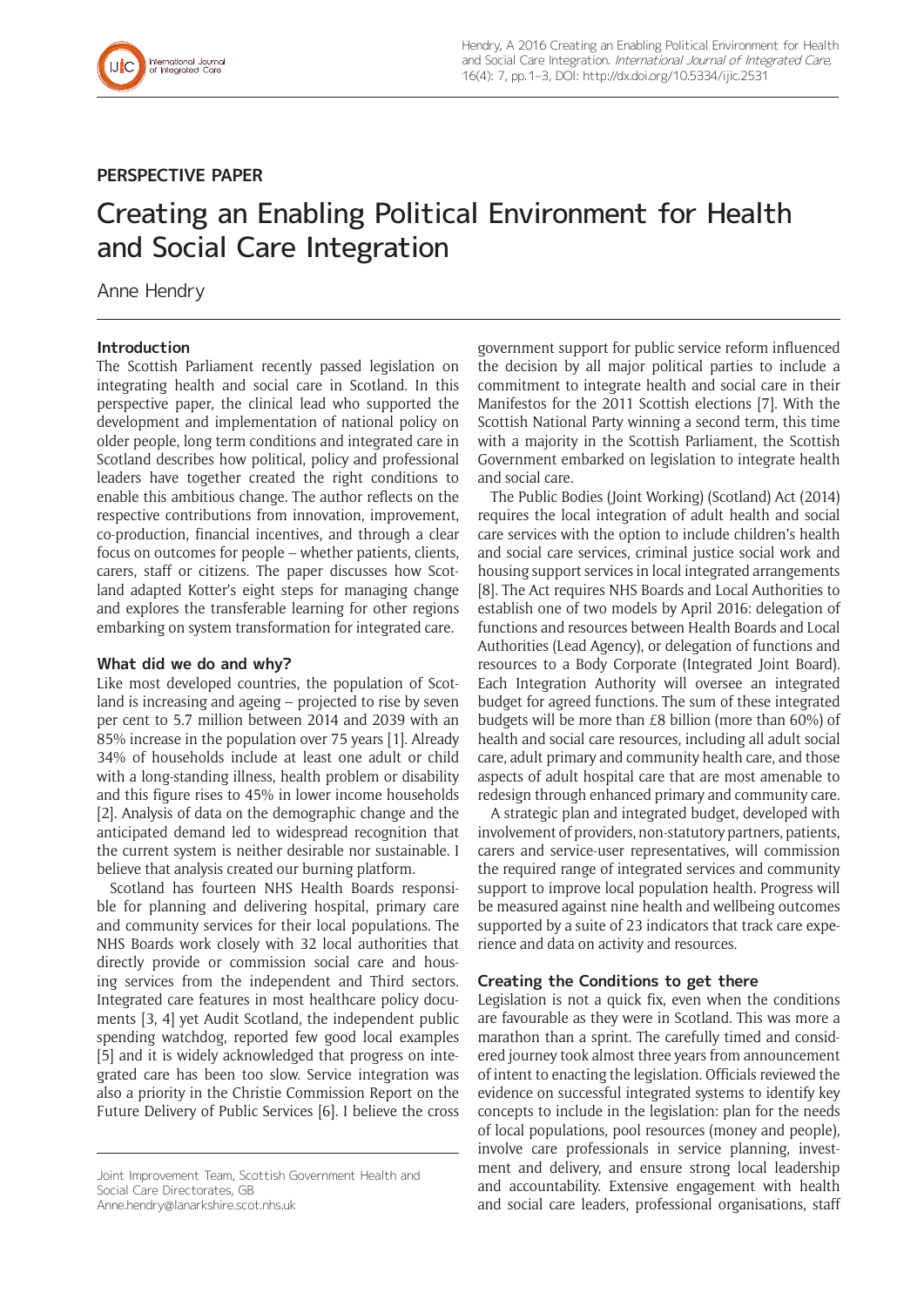and local communities took many months but I believe this was an investment that was critical for success. The approach involved much listening and many conversations across the country. The dialogue was consistently framed around a vision to improve outcomes: people should be supported to live well at home or in the community for as much time as they can and should have a positive experience of health and social care when they need it [9]. When Audit Scotland reported widespread support for the principles of integration [10], I viewed that as a testament to effective engagement that involved people from all sectors and used both data and personal narratives to secure commitment at all levels.

The path to legislation had strong leadership from a Ministerial Strategic Group for Health and Community Care, chaired by the Cabinet Secretary for Health and Wellbeing. This high level group of local political and NHS leaders was supported by senior policy officers, professional leaders and technical experts on issues such as governance, finance and outcomes. This Ministerial group predated the focus on integration and had established mutual trust and effective cross sector relationships through their previous work to oversee the Reshaping Care for Older People (RCOP) programme [11]. This programme required formal, albeit voluntary, collaboration between local health, social care, housing, voluntary and independent sector partners. I believe this was a critical step that moved health and social care integration from the abstract to the local living lab. I had the privilege of drafting an overview report on the valuable action learning that nurtured collaborative behaviours and built organisational readiness for integration [12]. The clear line of sight between policy, delivery and practical support for improvement was another important enabler. The Joint Improvement Team, with cross sector expertise in adaptive improvement, facilitated an improvement network to support local teams to spread good practice, tackle variation and track progress on a core set of improvement measures.

I consider operating in financial austerity as both a challenge and an opportunity. A £300 million Change Fund (around 1% of the older people health and social care budget) was introduced over four years from April 2011. Funding was ring fenced to test and spread interventions to enhance the wellbeing and independence of older people and their carers, prevent, reduce or delay dependency, improve experience and personal outcomes, and increase the resilience of the system. Early wins are critical to secure buy in and continued investment in new ways of working. The *Reshaping Care and Change Fund Building on Progress Report* (12) contains over 100 case study examples and evidences the shift in national indicators – e.g. a 10% reduction in rate of emergency admissions of over 75s; older people spent around 2.5 million more days at home in 2014/15 than would have been expected.

Learning from what worked for RCOP is now being applied to all adult care groups through an Integrated Care Fund of £300 million over three years from April 2015. Guidance on the use of the Integrated Care Fund [13] encourages investment in preventative supports and

acknowledges the crucial role of the voluntary sector in supporting the assets of individuals and communities so that people can have greater control over their own lives and develop capacity and confidence in self-management. Additional investment in social care, telehealth and telecare, primary care, and mental health services will also help to build capacity in community services [14].

## **Lessons for other systems**

The conditions in Scotland are set for a unique and large scale transformation in health and social care. It has been a complex and challenging journey but the April 2016 milestone for integrated service planning and budgets is simply the end of the beginning – and the start of an exciting phase of local transformation. I believe our success factors are having a consistent policy direction with strong cross government leadership; a narrative on improving outcomes for people through valuing the assets of local communities and embracing genuine coproduction; and building organisational readiness, commitment and evidence of what works through the RCOP programme and Change Fund.

There is no easily transferable blueprint for integrated health and social care. Understanding complexity, context and culture are critical for creating the right conditions. We did not adhere to a detailed route map but I believe the change approach we adopted largely reflects John Kotter's eight steps [15]. This paper reflects my perspective on our progress in the first seven steps. Now we face the most difficult step – to stick with it for the long haul!

Looking forward, I consider our greatest challenge will be in transforming our workforce. The workforce of the future is here now – in our schools, colleges, universities and health and care organisations. We need to empower people to work in new ways that are person centred, integrated, engage the local community and enable participation by the people who use support and care in the community in which they live.

I believe that we must  $-$  and we will  $-$  stick with this change. Because the alternative is no longer sustainable – and it's not the future that I want.

#### **Acknowledgements**

This perspectives paper forms part of an IJIC Special Issue on the Building Blocks of Integrated Care. The paper was drawn from a presentation made during a series of six webinars, and a public lecture, organised by the International Foundation for Integrated Care and funded by Edgehill University. Further resources, including videos and presentations, can be found at [www.integratedcare](http://www.integratedcarefoundation.org/events/webinar-series-the-building-blocks-of-integrated-care)[foundation.org/events/webinar-series-the-building](http://www.integratedcarefoundation.org/events/webinar-series-the-building-blocks-of-integrated-care)[blocks-of-integrated-care.](http://www.integratedcarefoundation.org/events/webinar-series-the-building-blocks-of-integrated-care)

#### **Competing Interests**

The author declares that they have no competing interests.

#### **Author Information**

Anne Hendry is a consultant geriatrician, Honorary Professor at the University of the West of Scotland, and worked with the Scottish Government and Joint Improvement Team as clinical lead for Integrated Care. She con-